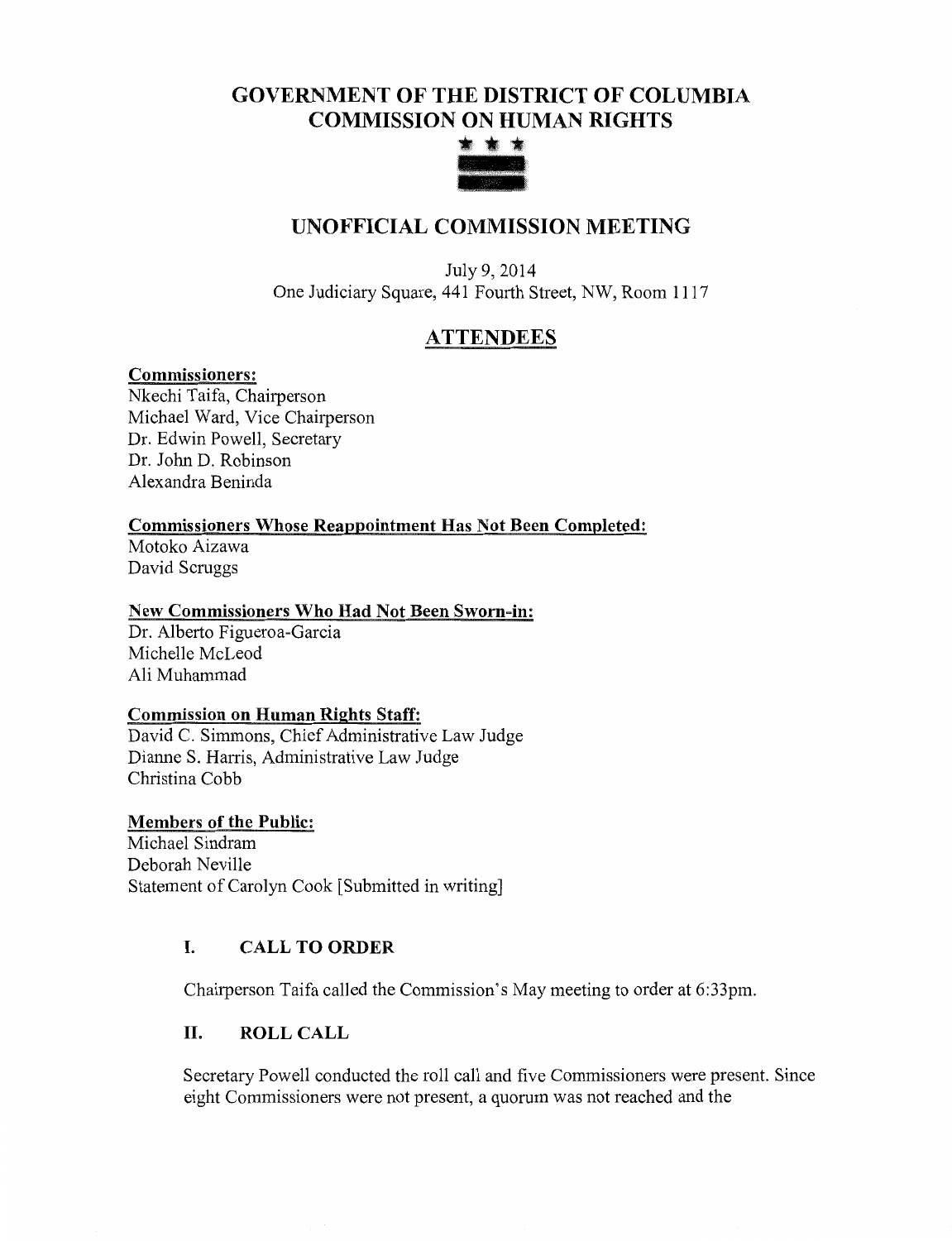Commission was unable to transact official business. However, the Commission did utilize the opportunity to discuss several items. The three newly nominated Commissioners introduced themselves to the body.

### III. ADOPTION OF MEETING MINUTES

Lacking a quorum the Commission did not adopt the January meeting minutes or the March or May unofficial meeting minutes.

### IV. REPORT OF THE OFFICE OF HUMAN RIGHTS

Director Monica Palacio presented the report on behalf of OHR and gave a brief overview of its performance since the last Commission meeting. She reported about several Policy and Communications unit initiatives. A Human Rights Liaison training program on the Human Rights Act is scheduled for July 15<sup>th</sup> with several social justice organizations. She also announced that the Office was finalizing a plan designed to prevent discrimination and increase the reporting of alleged incidents of discrimination concerning District Taxicabs failing to haul certain people because of their race or disability. She also reported about a major Language Access Program event which involving more than 100 limited and non-English proficient residents who discussed (in 10 different languages) their experiences with and assessment of the Language Access Program over its first 10 years. This program was extremely well received. Director Palacio also announced that the General Counsel, Alexis Taylor, would be leaving her position in August, and that Administrative Law Judge, Eli Bruch had resigned his position in June.

With respect to statistical information, she reported that in May, the Office docket 29 complaints and 44 cases were closed during the month. The settlement benefits for May were \$54,363, bringing the total settlement benefit for the year to \$1,250,673.29. In June, 35 complaints were docketed and 30 cases were closed. The settlement benefits for June were \$175,628, bringing the total settlement benefit for the year to \$1,426,301.29

The Commissioners discussed several matters with the Director concerning such matters such as interactions with the Taxi Commissions, how reports of failure to haul individuals might be reported and the process of how Director's Inquiries regarding issues of discrimination worked.

## V. **REPORT OF THE** COMMISSION ON HUMAN RIGHTS

Chief Judge Simmons delivered the report of the Commission and presented an overview of its performance since the last Commission meeting.

The Commission currently has a docket of 7 Commission cases, 3 OHR cases, and 4 CBX appeals. Judge Simmons reported that looking at the case closure numbers thus far in the fiscal year; the Commission will meet all of its performance goals for the year.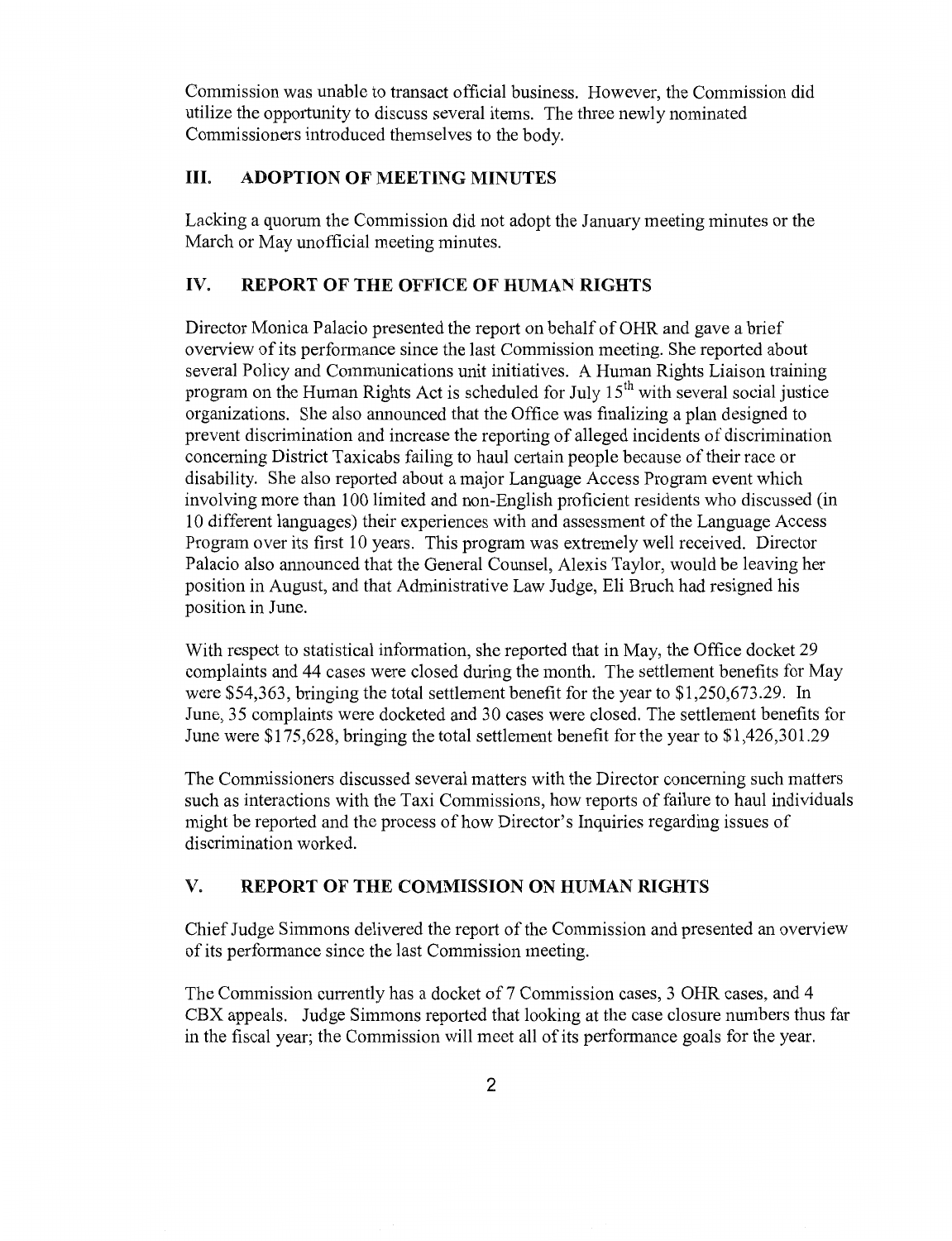With respect to the appointment of various Commissioners, Judge Simmons reported that the 180-day holdover term of three Commissioners had expired on June  $30<sup>th</sup>$ . He also noted that the terms of three Commissioners would expire on December 31, 2014. However, he reported that he had been advised that the three Commissioners who were serving in a holdover status had been re nominated by the Mayor for a new term. Also, those Commissioners whose terms would expire on December 31, 2014 would also be re nominated. The staff of the Council Committee on the Judiciary and Public Safety had advised him that after the summer recess, it was anticipated that the Council would move expeditiously on the confirmation of both sets of Commissioners. It was further reported that the three newly nominated Commissioners who had appeared before the Council Committee on the Judiciary and Public Safety earlier in July, would have their nominations presented to the full Council for action at the July legislative session.

Judge Simmons reported that planning for the Human Rights Award Gala on December 11, 2014, was already underway. It was noted that the Awards Committee would be seeking nominations for the Neil Alexander Humanitarian Award.

Finally, Judge Simmons alerted the body that Judge Eli Bruch had accepted a position as an Administrative Law Judge with the DC Office of Administrative Hearings.

#### VI. OLD BUSINESS

Judge Simmons reported on the roundtable hearing held by the Council Committee on the Judiciary and Public Safety. Commissioner Aizawa testified, as did Commission nominees Alberto Figueroa-Garcia, Michelle McLeod and Ali Muhammad. As noted above, Judge Simmons reported that it was expected that the full Council would act on the candidacy of the three newly nominated Commissioners at the July Legislative Session. He also stated that he would follow-up with the Council Committee with respect to action on the confirmation of the three holdover Commissioners.

#### VII. NEW BUSINESS

The Commissioners were asked to consider a possible theme for this year's Human Rights Awards event. It was suggested that perhaps a theme acknowledging that 2014 was the  $50<sup>th</sup>$  Anniversary of the passage of the Civil Rights Act of 1964 might be appropriate. Commissioner McCollough, who is particularly skilled at developing themes for various types of campaigns, was not at the meeting, however he had proposed a possible theme and Judge Simmons reported that he would follow-up with Commissioner McCollough.

#### VIII. COMMUNITY COMMENTS

Michael Sindram discussed several concerns he had with the Office and the Commission.

Ms. Carolyn Cook had previously submitted a written statement which had been circulated to the Commissioners prior to the meeting via e-mail.